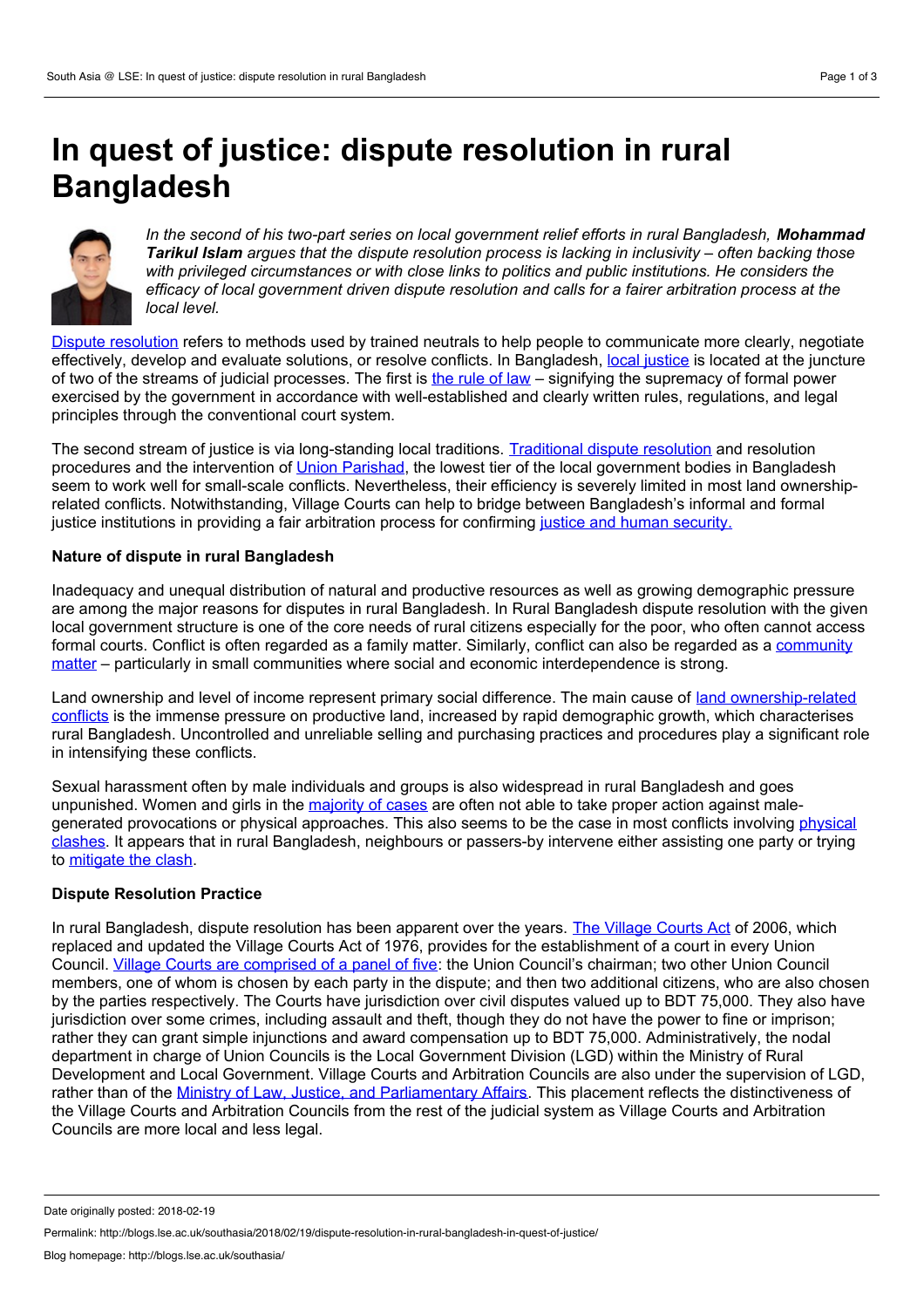

A workshop conducted by NGOs takes place in rural Bangladesh. Photo credit: Afifa [Afrin](https://commons.wikimedia.org/wiki/File:Workshop_and_meeting_in_Bangladeshi_village_conducted_by_NGOs_31.jpg), CC BY-SA 3.0.

Administratively, the nodal department in charge of UPs is the Local Government Division (LGD) within the Ministry of Rural Development and Local Government. Village courts and arbitration councils are also under the supervision of LGD, rather than of the Ministry of Law, Justice, and Parliamentary Affairs. This placement reflects the [distinctiveness](http://blogs.lse.ac.uk/southasia/2017/10/23/how-can-bangladesh-utilise-human-security-for-rural-development/) of the village courts and arbitration councils from the rest of the judicial system: Village courts and arbitration councils are more local and less legal.

Village courts are largely defunct and UP members have little knowledge of the Village Courts Act. A system of formal village courts located at the UP, which has rarely been effective, has now in most cases disappeared. This leaves the traditional informal *Shalish* (Shalish, an age-old and conventional method of arbitration in rural Bangladesh enabling sociable dialogues to arrive at a resolution agreeable to all parties involved) as the dominant means of adjudication for small-scale civil and criminal disputes. However, [development](http://www.bd.undp.org/content/bangladesh/en/home/operations/projects/democratic_governance/activating-village-courts-in-bangladesh/avc-home.html) partners (UNDP and EU) are extending their technical support to the Ministry of Local Government Division for transformation of the local justice system on the basis of equity and inclusion within the context of broader local governance reform in Bangladesh.

However, the conflict-management system in Bangladesh is still inefficient, often favouring those parties with better financial means orwith close contact to institutions. Poor and marginalised groups are clearly disadvantaged. Nepotism and corruption inevitably hinder smooth conflict resolution processes. Traditional dispute resolution and resolution procedures and the intervention of Union Council seem to work well for [small-scale](https://www.unicef.org/protection/files/INFORMAL_JUSTICE_SYSTEMS.pdf) conflicts. Nevertheless, their efficiency is severely limited in most land ownership-related conflicts.

## **In quest of justice**

Village courts should be propagated among the community ensuring hearings in public on a regular basis. Elaborating rules for refusal when a chairperson of the village court has family or business relations with a party in the dispute is a must. Substantive legal training regarding a core set of fundamental rights which village courts would be required to respect. [Transformation](http://www.thedailystar.net/law-our-rights/law-vision/make-village-courts-effective-1463968) of the local justice system is central to the enhancement of equity and inclusion, within the context of broader local governance reform in Bangladesh.

The village court can help to bridge between Bangladesh's informal and formal justice institutions in providing a fair arbitration process leading to delivering justice and human security. For the sake of fairness in the verdict procedure of the village courts, policy makers should limit the authority of the UP chairperson, and implement the inclusion of refusal rules, requirements of public announcement of the sessions, and the right of parties to exclude a panelist. Insisting that village courts apply the general body of substantive formal law may be unworkable and imprudent. But fairness may be served by specifying a core set of fundamental rights with which village court decisions would be required to comply.

This article gives the views of the author, and not the position of the South Asia @ LSE blog, nor of the London *School of Economics. Please read our comments policy before posting.*

Date originally posted: 2018-02-19

Permalink: http://blogs.lse.ac.uk/southasia/2018/02/19/dispute-resolution-in-rural-bangladesh-in-quest-of-justice/